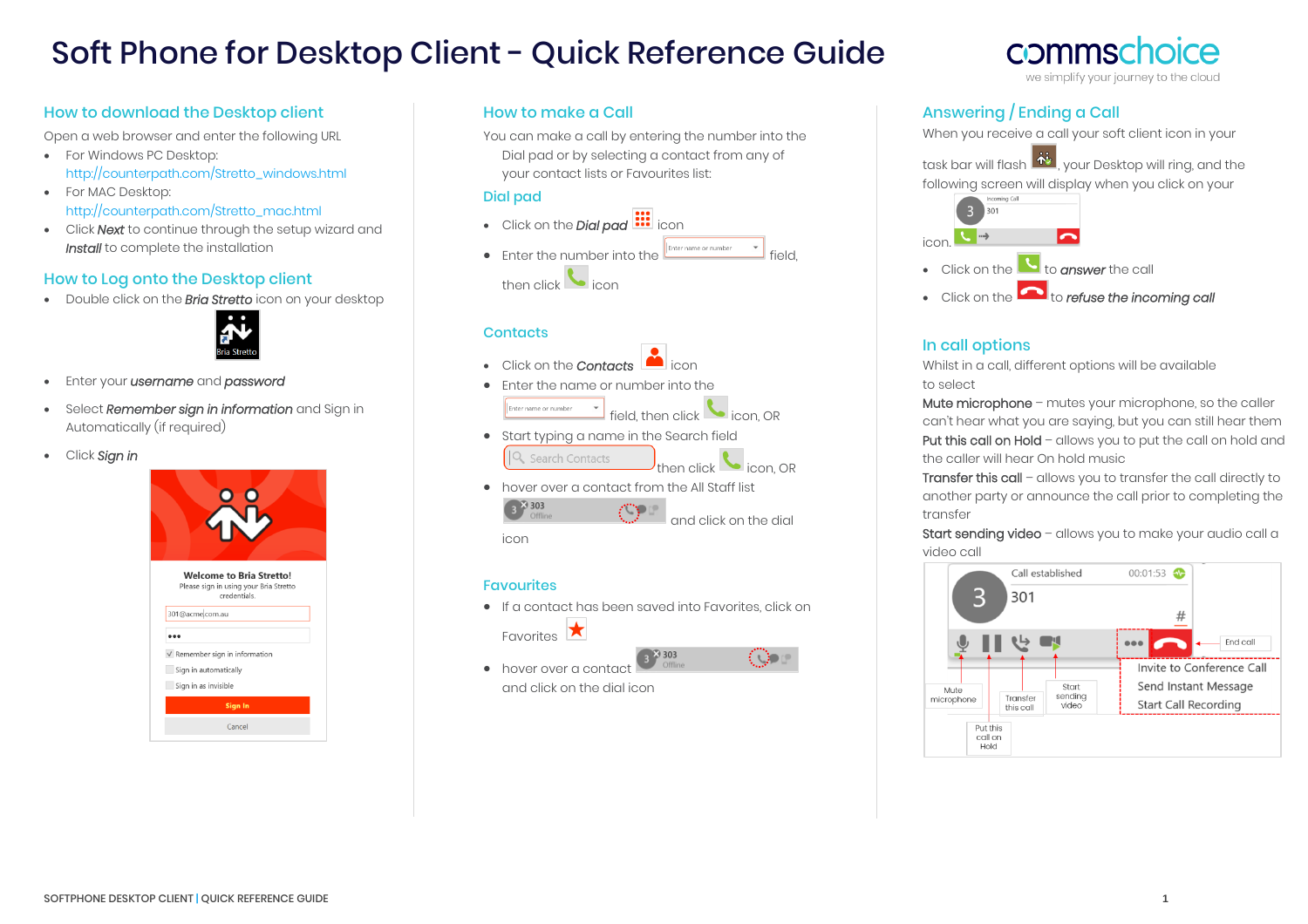# Soft Phone for Desktop Client

More options  $\left| \bullet \bullet \bullet \right|$  – provides you with additional options such as *Inviting a user to a Conference Call, Send an Instant Message, or Start Call Recording*

 $End$  call  $\Box$  - allows you to end your call

# Transfer a call

While on an active call

- **Click on the** *Transfer* this call
- Enter the number
- Click on the *drop down* arrow and select, either
- **Transfer now** for a blind transfer, where you do not announce the caller to the party you are transferring to, OR
- *Call First* for a consult transfer, where you can speak with the party you are transferring to prior to transferring the call. When the 3<sup>rd</sup> party is ready to take the call
- Click **I** Transfer Now



*If the 3rd party is unable to take the call*

Prior to clicking *Transfer Now*, click the *X* to hang up on the 3<sup>rd</sup> party and be returned to the initial caller to take a message



# Instant Message a Contact

To Instant Message (chat) with a contact, from any of your Contacts or users in your Favorites list  $-33333$ 



 $\left( \right)$ 

- hover over a contact and click on the Instant Message icon, an instant message
- screen will open
- type your message at the bottom of the screen
- press *Enter* or click *Send message* icon to send your message

Are you available to attend the meeting shortly

## The Instant Message screen



## To change your Presence Status

- Click on the drop down arrow
- Select the status you require

If you are on a call your status will automatically change to *On the phone* 

Presence State

# Conference Calls

You can create a conference call, add participants to an existing conference call, remove a participant from a conference call, send instant messages to conference participants, and place the conference call on hold. A maximum of 6 parties can be on a conference call.

## Create a conference call with the dialer

- Type a number in *Enter name or number field*
- Click *More call options* beside *Make a* 
	- *call* or *Make a video call* and select *Start Conference Call*
- Type a *name or a number* or *drag a contact* into the *Enter name or number* field and click *Add*
- To add more participants, click *More options* and click *Invite to Conference Call*



## Adding participants using the short-cut menu

- During an established call, go to the Contacts or Favorites panel.
- *Right-click* (Windows) or *CTRL+click* (Mac) on a Contact